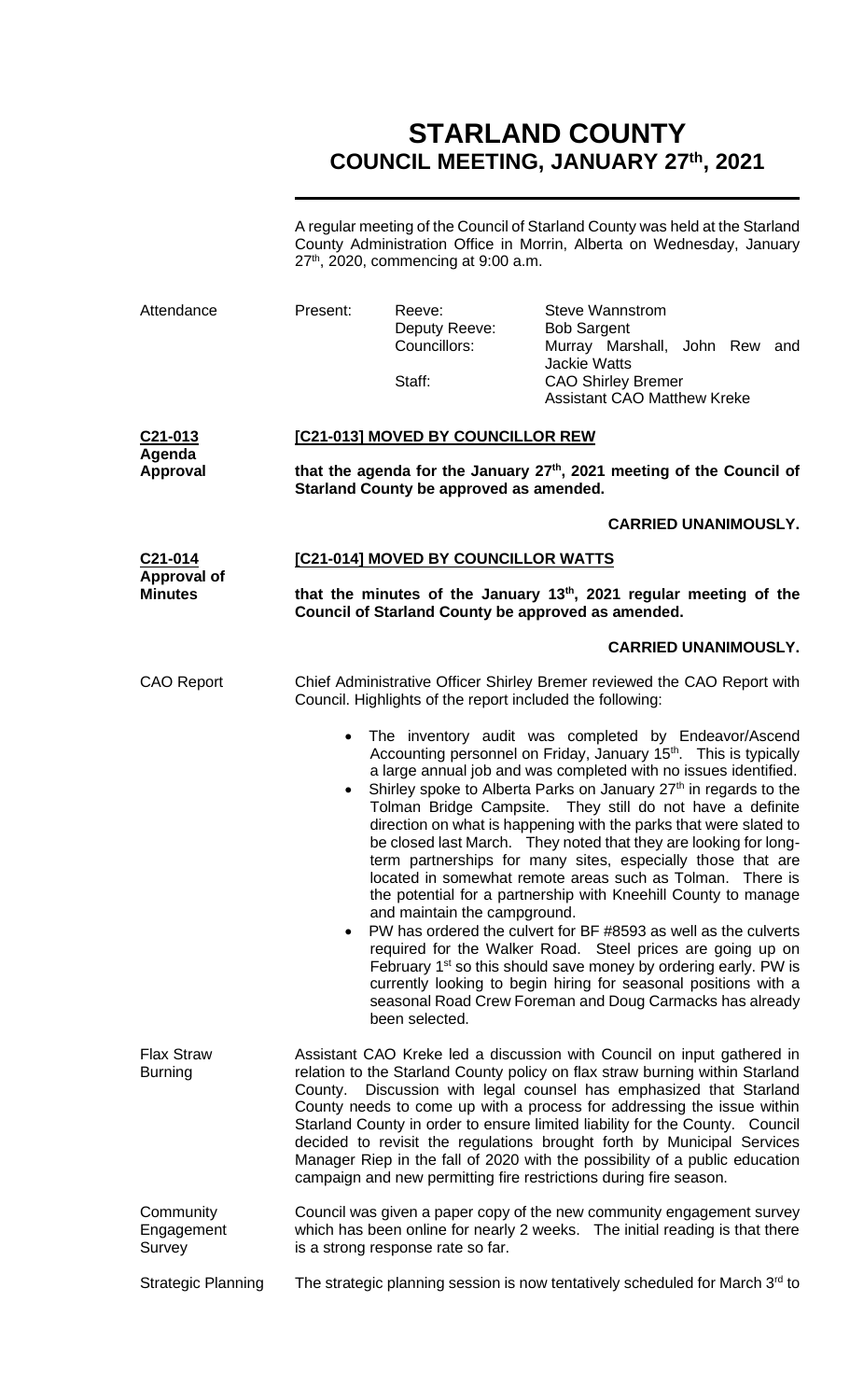#### **COUNCIL MEETING, JANUARY 27TH, 2021 Page 2**

- Session  $5<sup>th</sup>$ , with different groups participating in different sessions as per the consultants schedule. Covid restrictions are still potentially problematic when organizing these sessions and the dates may still be changed.
- AMHSA COR Starland County received notice for the Alberta Municipal Health and Safety Association that Starland County has p[assed their 2020 Certificate of Recognition Audit and has had it's COR renewed for an additional 3 years. The next certification audit will be in 2023.
- Bylaw 1160 Council reviewed a copy of the CAO report outlining the reasons and recommendation surrounding the annual borrowing bylaw. Bylaw 1160 will authorize a short-term borrowing capacity of Starland County of \$10 million to cover anticipated cash shortfalls associated with tax repayment schedules.

#### **C21-015 Bylaw 1160- [C21-015] MOVED BY COUNCILLOR WATTS**

**Motion to Establish that Bylaw 1160, for the purpose of authorizing Starland County to borrow funds on a short-term basis in 2021 for the purpose specified in Section 256 of the Municipal Government Act, be established.**

### **CARRIED UNANIMOUSLY.**

#### **C21-016 Bylaw 1160- [C21-016] MOVED BY COUNCILLOR REW**

**that Bylaw 1160, for the purpose of authorizing Starland County to borrow funds on a short-term basis in 2021 for the purpose specified in Section 256 of the Municipal Government Act, be given first reading.**

#### **CARRIED UNANIMOUSLY.**

**C21-017 [C21-017] MOVED BY DEPUTY REEVE SARGENT**

**Bylaw 1160- 2 nd Reading**

**1 st Reading**

**that Bylaw 1160, for the purpose of authorizing Starland County to borrow funds on a short-term basis in 2021 for the purpose specified in Section 256 of the Municipal Government Act, be given second reading.**

#### **CARRIED UNANIMOUSLY.**

**C21-018 Bylaw 1160- Motion to Have 3 rd Reading [C21-018] MOVED BY COUNCILLOR MARSHALL that Bylaw 1160, for the purpose of authorizing Starland County to borrow funds on a short-term basis in 2021 for the purpose specified in Section 256 of the Municipal Government Act, be presented for third reading at this meeting.**

#### **CARRIED UNANIMOUSLY.**

| C21-019<br><b>Bylaw 1160-</b><br>3 <sup>rd</sup> and Final<br>Reading | [C21-019] MOVED BY REEVE WANNSTROM                                                                                                                                                                                                                                                                                                                |  |  |  |
|-----------------------------------------------------------------------|---------------------------------------------------------------------------------------------------------------------------------------------------------------------------------------------------------------------------------------------------------------------------------------------------------------------------------------------------|--|--|--|
|                                                                       | that Bylaw 1160, for the purpose of authorizing Starland County to<br>borrow funds on a short-term basis in 2021 for the purpose specified<br>in Section 256 of the Municipal Government Act, be given third reading<br>and finally passed.                                                                                                       |  |  |  |
|                                                                       | <b>CARRIED UNANIMOUSLY.</b>                                                                                                                                                                                                                                                                                                                       |  |  |  |
| Auditor<br>Appointment                                                | A letter was received from Ascend LLP Chartered Professional Accountants<br>announcing the transition of all Endeavor Chartered Accountants clients to<br>Ascend following the merger of the companies and retirement of Jeff and<br>Monica Faupel. Starland County would need to appoint Ascend as the<br>financial auditor for Starland County. |  |  |  |

**C21-020 [C21-020] MOVED BY DEPUTY REEVE SARGENT**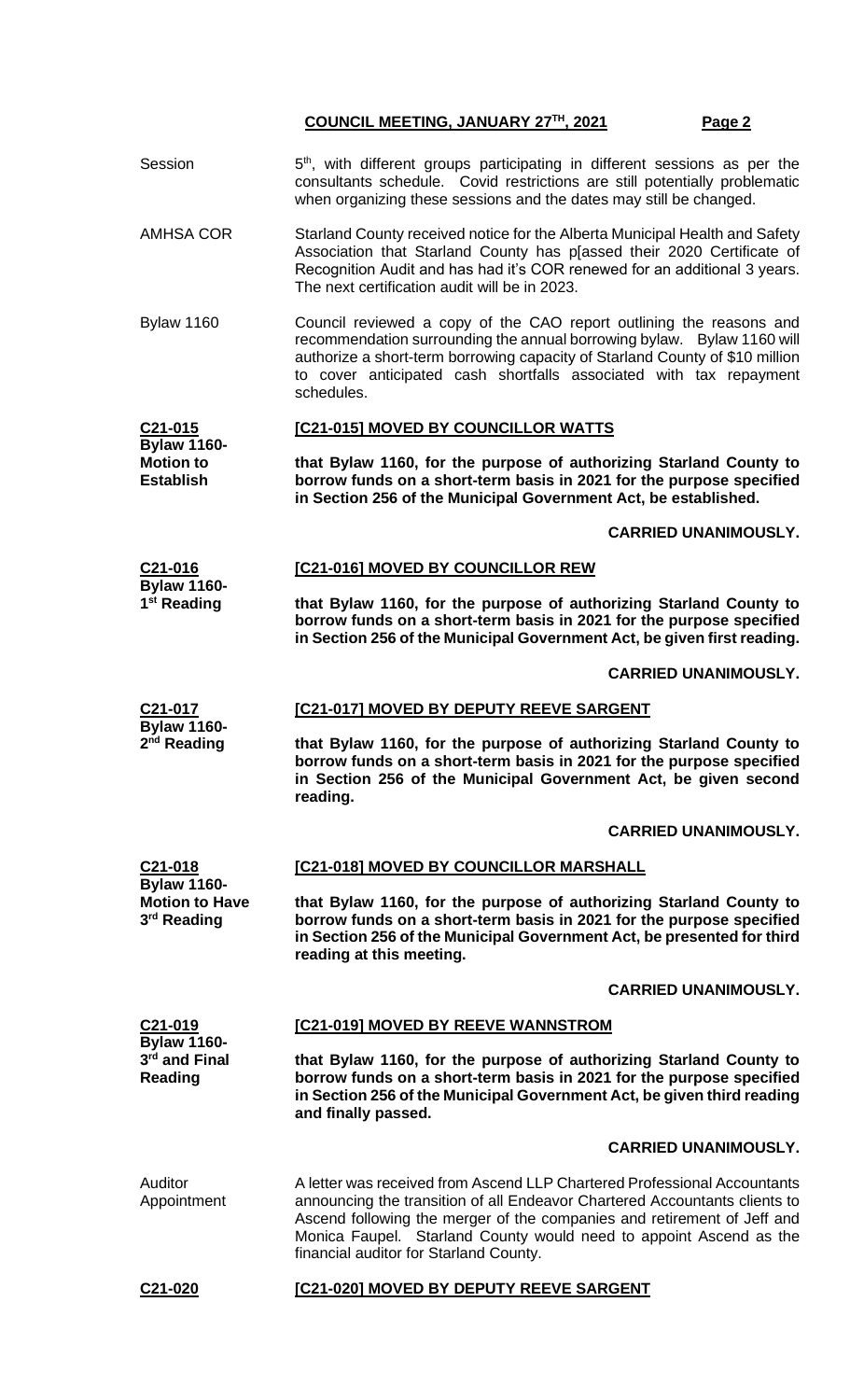## **COUNCIL MEETING, JANUARY 27TH, 2021 Page 3**

| <b>Auditor</b>                         |                                                                                                                                                                                                                                                                                                                                                                                                                                                                                                                                                                                                                                                                                                                                                                                                                                   |  |  |  |
|----------------------------------------|-----------------------------------------------------------------------------------------------------------------------------------------------------------------------------------------------------------------------------------------------------------------------------------------------------------------------------------------------------------------------------------------------------------------------------------------------------------------------------------------------------------------------------------------------------------------------------------------------------------------------------------------------------------------------------------------------------------------------------------------------------------------------------------------------------------------------------------|--|--|--|
| <b>Appointment</b>                     | that Starland County appoint Ascend LLP Chartered Professional<br>Accountant as the Financial Auditor for Starland County.                                                                                                                                                                                                                                                                                                                                                                                                                                                                                                                                                                                                                                                                                                        |  |  |  |
|                                        | <b>CARRIED UNANIMOUSLY.</b>                                                                                                                                                                                                                                                                                                                                                                                                                                                                                                                                                                                                                                                                                                                                                                                                       |  |  |  |
| <b>PRMS Budget</b><br>and Requisition  | Palliser Regional Municipal Services has submitted its 2021 Annual Budget<br>and corresponding requisition to cover operating costs.<br>The 2021<br>requisition for Starland County is \$40,269.75, which includes a 3% rate as<br>decided by the Board of PRMS in its November 2020 Annual General<br>Meeting.                                                                                                                                                                                                                                                                                                                                                                                                                                                                                                                   |  |  |  |
| Joint ARB and<br><b>CARB</b>           | Assistant CAO Kreke reviewed with Council his research into joining the<br>Central Alberta Regional Assessment Review Board run through the City of<br>Red Deer. Due to difficulties including cost and finding enough qualified<br>individuals to sit on an individual ARB or CARB for just Starland County the<br>CARARB would provide all services related to running an assessment<br>review board for Starland County for a yearly fee of \$2,000.00 plus<br>expenses for board members and a board secretary which are charged at<br>cost, by the hour, for each instance whereby Starland County needs to<br>convene an ARB or CARB. A template contract and bylaw was included in<br>the materials reviewed and Council will be reviewing these documents<br>individually with comments submitted to Assistant CAO Kreke. |  |  |  |
| Fire Master Plan                       | Council was presented with a report from Councillor Watts detailing options<br>being proposed and discussed by the Starland County Fire Master Plan<br>Committee for modernizing fire services in Starland County and the Villages<br>of Morrin, Munson and Delia. Councillor Watts is looking for feedback on<br>the proposals contained in the report including moving to a unified fire<br>service for all Villages and the County and creating specialized fire<br>departments. The next meeting of the Committee will be on March 25 <sup>th</sup> ,<br>2021.                                                                                                                                                                                                                                                                |  |  |  |
| <b>RMA Spring</b><br>Convention        | The Rural Municipalities of Alberta Spring Convention will be held virtually<br>on March 16 <sup>th</sup> and 17 <sup>th</sup> . Councillors are able to come into the office to<br>access the conference or can do so through their computer at home.                                                                                                                                                                                                                                                                                                                                                                                                                                                                                                                                                                            |  |  |  |
| C21-021                                | [C21-021] MOVED BY COUNCILLOR MARSHALL                                                                                                                                                                                                                                                                                                                                                                                                                                                                                                                                                                                                                                                                                                                                                                                            |  |  |  |
| <b>RMA Spring</b><br><b>Convention</b> | Councillors and designated staff<br>all<br><b>Rural</b><br>that<br>attend the<br>Municipalities of Alberta Spring Convention to be held virtually on<br>March 16 <sup>th</sup> and 17 <sup>th</sup> and that registration be paid.                                                                                                                                                                                                                                                                                                                                                                                                                                                                                                                                                                                                |  |  |  |
|                                        | <b>CARRIED UNANIMOUSLY.</b>                                                                                                                                                                                                                                                                                                                                                                                                                                                                                                                                                                                                                                                                                                                                                                                                       |  |  |  |
| Council<br>Committees                  | All councillors present reported briefly on the committees to which they are<br>appointed.                                                                                                                                                                                                                                                                                                                                                                                                                                                                                                                                                                                                                                                                                                                                        |  |  |  |
| Council<br>Communications              | <b>Council Communications:</b>                                                                                                                                                                                                                                                                                                                                                                                                                                                                                                                                                                                                                                                                                                                                                                                                    |  |  |  |
|                                        | i)<br>Rural Municipalities of Alberta re: Provincial Investigation into<br>Creating an Alberta Police Force<br>Alberta Energy Regulator re: Feedback on Eligibility Requirements<br>ii)<br>for Acquiring and Holding Energy Licences and Approvals<br>Drumheller RCMP re: Provincial Crime Gauge and Planning for<br>iii)<br>Development of 2021/22 Annual Performance Plan<br>BluEarth Renewables re: Hand Hills Wind Project Donation to<br>iv)<br><b>Starland Family &amp; Community Support Services</b><br><b>Rural Municipalities of Alberta</b><br>V)<br><b>Contact Newsletter (2 Issues)</b><br>$\bullet$                                                                                                                                                                                                                 |  |  |  |
| Departure                              | At 12:00 p.m. Assistant CAO Kreke departed from the meeting.                                                                                                                                                                                                                                                                                                                                                                                                                                                                                                                                                                                                                                                                                                                                                                      |  |  |  |
| Arrival                                | At 1:55 p.m. Shari-Anne Doolaege of Sage Analytics attended the meeting.                                                                                                                                                                                                                                                                                                                                                                                                                                                                                                                                                                                                                                                                                                                                                          |  |  |  |